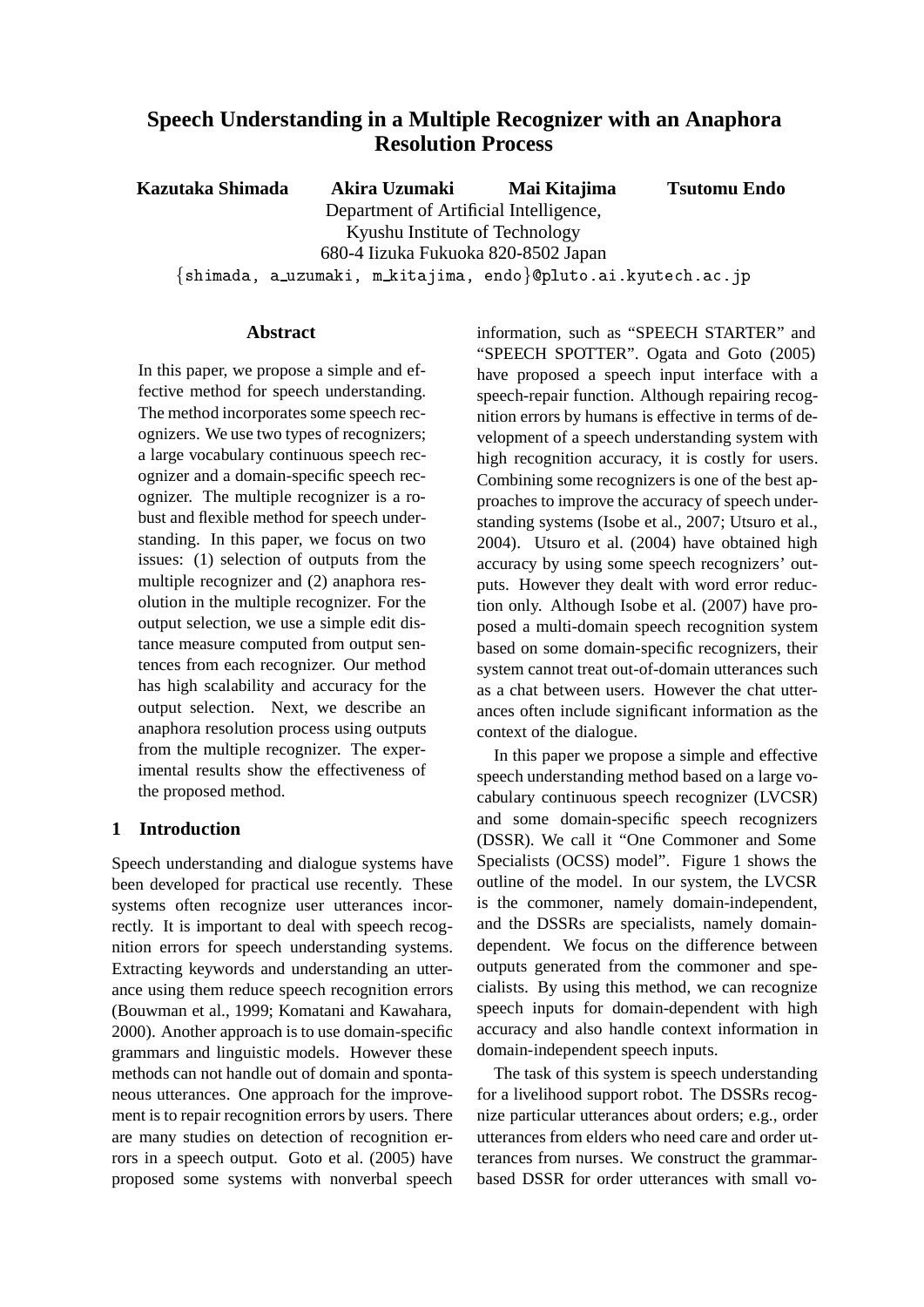

Figure 1: The OCSS model

cabulary and high accuracy for each order type. We use the LVCSR for recognition of utterances that the DSSR can not recognize, such as a chat between users. The information recognized by the LVCSR is of assistance for context construction of a dialogue. If we handle these different speech recognizers selectively and integratively, we realize a flexible and robust speech understanding method. Figure 2 shows the effectiveness of the proposed multiple recognizer. The DSSR achieves the order recognition with high accuracy and the LVCSR supplies lack of information in the order utterances.

In this paper we discuss two tasks for the OCSS model based method; (1) selection of the outputs and (2) anaphora resolution in the method. The 1st task is the selective usage of the multiple speech recognizer. In other words, it is to select outputs from each recognizer. For example, with respect to the utterance "Please pick it up" in Figure 2, it is important which result to select. The 2nd task is an integration process in our method. By using previous outputs from One Commoner (LVCSR) and Some Specialists (DSSRs), we resolve an anaphora in the current output. For example, with respect to the utterance "Please pick it up" in Figure 2, the system identifies that the word "it" in the utterance is the words "remote controller" which were recognized by the LVCSR in the previous utterance.

# **2 Output Selection in OCSS model**

In this section, we explain the process of output selection in the OCSS model. In this process, we focus on a difference of outputs generated from each recognizer. Even human beings tend to misunderstand words which consist of similar pronun-



Figure 2: The effectiveness of our method.

ciations (Komatani et al., 2005). Here we focus on the output of the LVCSR. If an input is an order utterance, the DSSR and the LVCSR generate similar outputs on phoneme-level because the LVCSR is domain independence. On the other hand, if the input is not an order utterance, they often generate different outputs even on the phoneme-level because the DSSR never generates the correct result for non-order utterances.

Komatani et al. (2007) have reported an utterance verification method based on a difference of acoustic likelihood values computed from two recognizers. Kumar et al. (2005) have utilized Bhattacharyya distance to measure an acoustic similarity of different languages for multilingual speech recognition. In this paper, we use the edit distance as the similarity measure. The correspondence such as the edit distance is one of the most effective measures to identify high confidence words in outputs (Utsuro et al., 2004) and to extract similar word pairs (Komatani et al., 2005). In our method, if an input is an order utterance, the edit distance between the outputs from the DSSRs and the LVCSR becomes small. However if the input is not an order utterance, that between the outputs from the DSSRs and the LVCSR becomes large. In our method, we compute the edit distance of utterance-level and word-level by using a DP matching algorithm. In the process, we compute the edit distance between phonemes of words for both levels.

The rules to judge an utterance are applied in the following order:

1. Compute the edit distance of the utterancelevel (ED*utter*) between the LVCSR and each DSSR. For the outputs of which the edit distance is less than thresh*utter*, we select the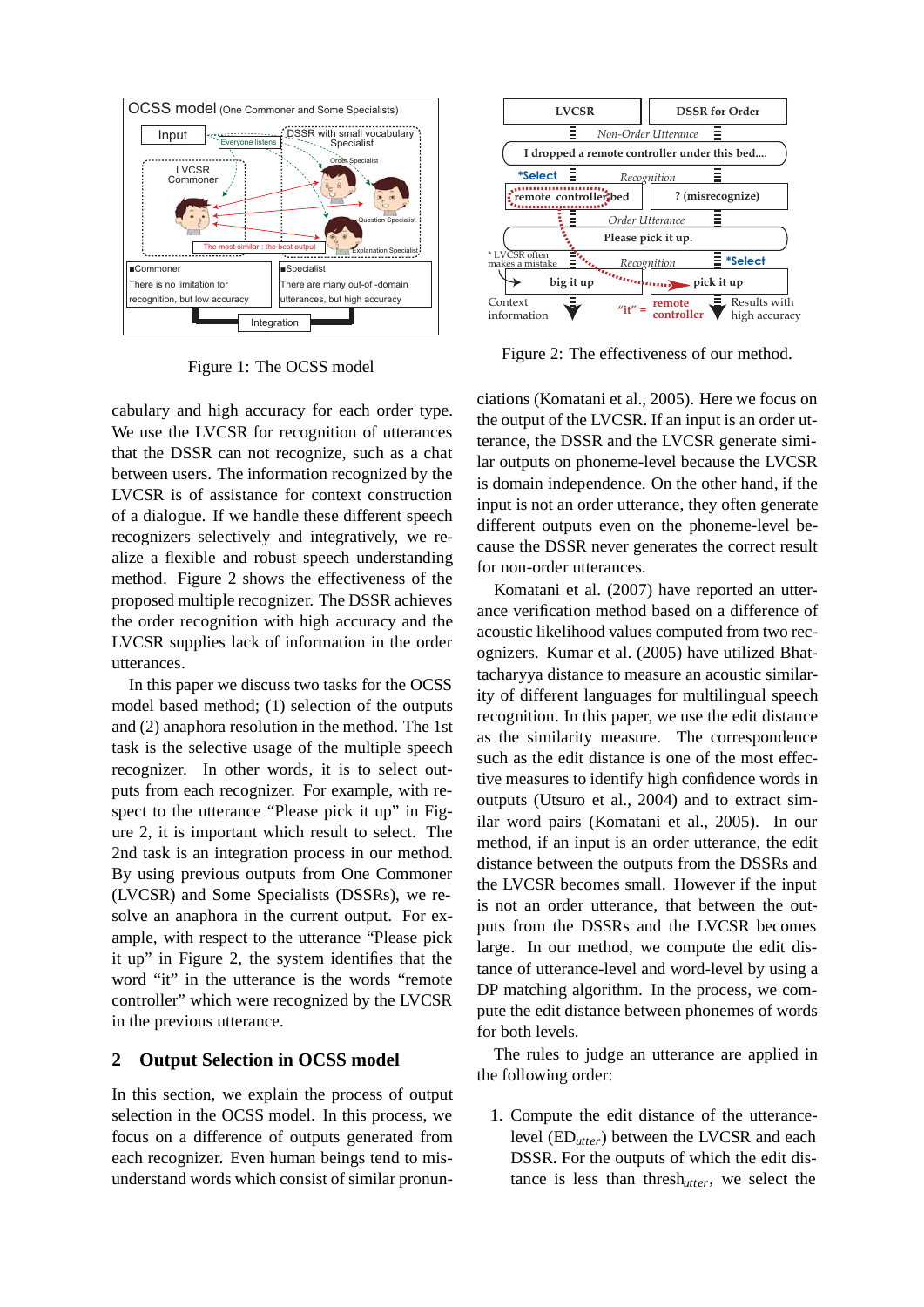output of the DSSR which contains the minimum ED*utter*, as the final output.

2. Compute the edit distance of the wordlevel (ED*word*) between the LVCSR and each DSSR. For the output of which the edit distance is less than thresh*word*, we select the output of the DSSR which contains the minimum ED*word* as the final output. Otherwise, the LVCSR as the final output.

The ED*utter* is the edit distance value on the utterance-level. The ED*word* is the average of the edit distance value computed on word-level. These values are normalized by the number of phonemes in the outputs. The thresh*utter* and thresh*word* are threshold values for the judgment. These values are decided experimentally.

In the computation of the word-level, we eliminate word pairs that are matched completely first. Next, we compute all the combinations of the other. Finally, we employ the minimum combinations as the word-level edit distance. Figure 3 shows an example of the calculation of the ED*utter* and  $ED_{word}$ . In the figure, the dotted line denotes completely matched words. The numerals with arrows denote the original edit distance of the word pair. In the alignment process of word pairs, we select pairs which have the minimum value of the edit distance. In other words, we admit overlap of word pairs. For example," noue vs. no" and" no vs. no " in Figure 3.

# **3 Understanding and Anaphora Resolution**

In this section we explain an anaphora resolution process in the OCSS model.

### **3.1 Understanding of Outputs from OCSS model**

The output in the previous section, namely the output selection process, is an output of a speech recognizer. For the anaphora resolution process, we need to analyze the output.

For outputs from DSSRs, we convert them into a semantic frame. We utilize grammar information of DSSRs for the process. Each DSSR consists of 100-200 words and approximately 100 grammar patterns including approximately 50 categories. Figure 4 (a) shows an example of the grammar patterns and categories. The categories often contain



Figure 3: The edit distance calculation



Figure 4: Examples of the output analysis

semantic constraints such as "Drink\_N" and "Location". For outputs from a LVCSR, we extract keywords by using some rules based on surface expression. Figure 4 (b) shows examples of the process. In the figure, "obj", "loc" and "agt" denote case markers.

#### **3.2 Anaphora Resolution**

If an utterance contains an anaphoric expression, our system detects the antecedent from previous utterances. In this paper we handle demonstrative pronouns only. In this process, we focus on the following points: (1) the distance from the current utterance and (2) change of situation.

The anaphora resolution process is based on the following score calculation:

1. extract all words compatible with the case marker of anaphoric expressions<sup>1</sup>

 $1$ Correctly, words with the same marker and words with-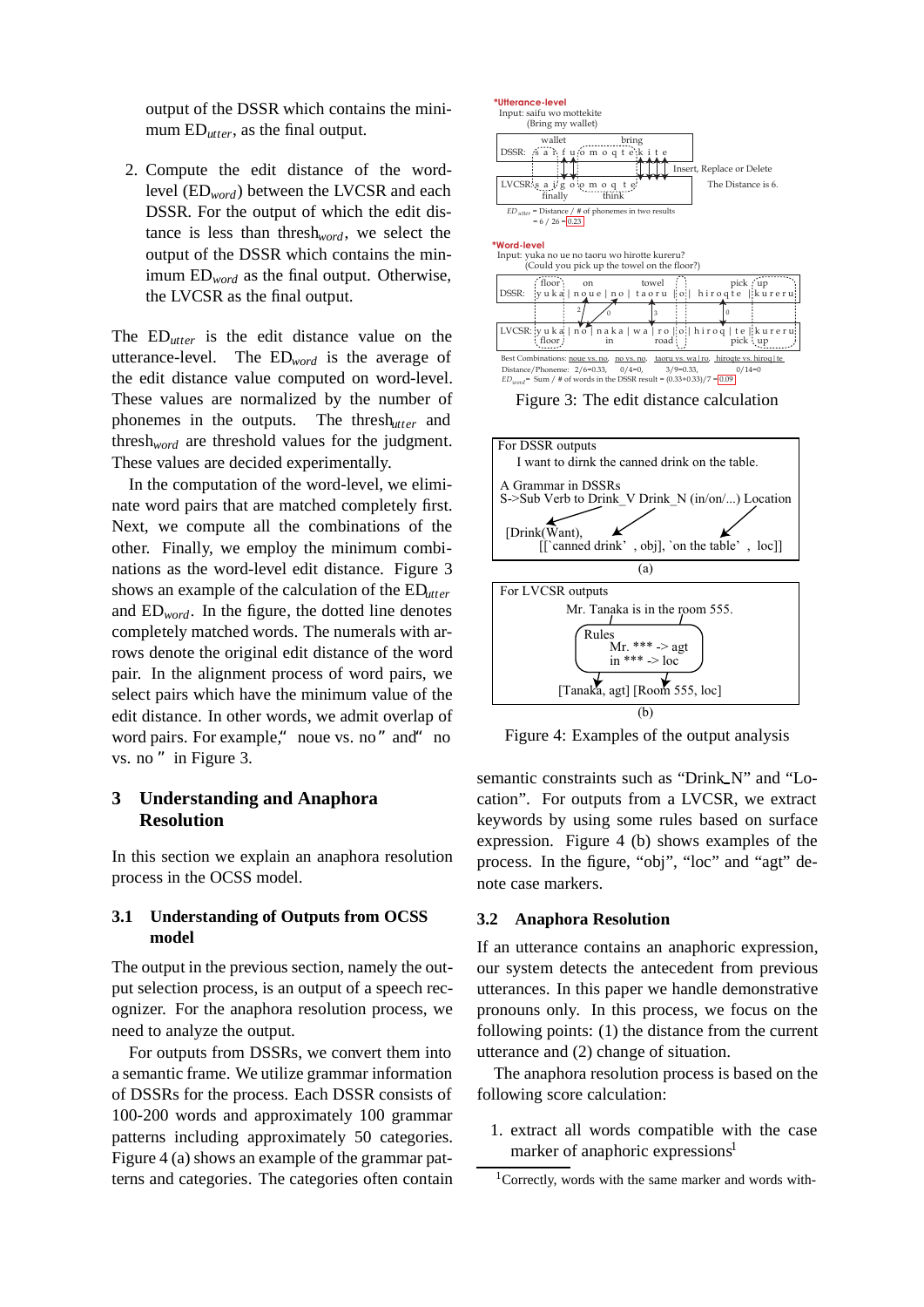2. compute a base score:

$$
base_i = \begin{cases} N - dist_i & \text{: Same situation} \\ \frac{N - dist_i}{2} & \text{: Different situation} \end{cases}
$$

where *N* is the number of previous utterances that our system treats in this anaphora resolution process. In this paper,  $N = 10$ . *disti* is the distance between the current utterance that contains the anaphoric expression and the previous utterance that contains the antecedent. Here "change of situation" denotes "change of a speaker" or "change of the location of a robot".

- 3. compute the following scores by using the base score:
	- **n-best:** The word accuracy of the LVCSR is not often enough<sup>2</sup>. As a result, the antecedent often does not exist in the outputs from the previous utterances. To solve this problem, we use 10-best candidates of speech recognizers outputs.

$$
nBest_i = \begin{cases} base_i \times CN_i & : LVCSR outputs \\ base_i & : DSSRs outputs \end{cases}
$$

where *CN<sub>i</sub>* denotes the confidence measure computed from the LVCSR for each word.

**Marker:** We tag a case marker to each word by using surface expression rules. However, all words are not always tagged by the rules because of lack of rules. Therefore we distinguish words with the same marker and words without a marker.

$$
Market_i = \begin{cases} \frac{base_i}{2} & \text{: Same marker} \\ 0 & \text{: No marker} \end{cases}
$$

**Semantics:** We tag some semantic labels to words in DSSRs. For example, the semantic label of "juice" and "tea" is "drink". Here assume that the current utterance is " I want to drink it". In this situation, the antecedent of the word "it" has to contain the semantic label "drink". Therefore we add a score to



Figure 5: An example of the anaphora resolution

words that possess the same semantic label.

*Semantic<sub>i</sub>* = 
$$
\begin{cases} \frac{base_i}{2} & \text{: Same Semantics} \\ 0 & \text{Otherwise} \end{cases}
$$

4. compute the score of antecedent candidates in each utterance.

 $Score_i = nBest_i + Market_i + Semantic_i$ 

5. compute the final score of antecedent candidates

$$
FScore_i = \sum_{i \in W} Score_i
$$

where *W* is all antecedent candidates.

6. extract the word that contains the maximum score as the antecedent.

Figure 5 shows an example of the process.

#### **4 Experiments**

In this section, we evaluate (1) the output selection based on the edit distance and (2) the anaphora resolution process described in the previous sections.

#### **4.1 Speech recognizer in the experiment**

We used Julius as the LVCSR and Julian as the DSSR (Lee et al., 2001). The Julian consists of a

out a marker are extracted. In other words, words with markers that are different from the anaphoric expression's marker are not extracted for this anaphora resolution process.

<sup>&</sup>lt;sup>2</sup>For the 1st output, it was less than 40% in a preliminary experiment.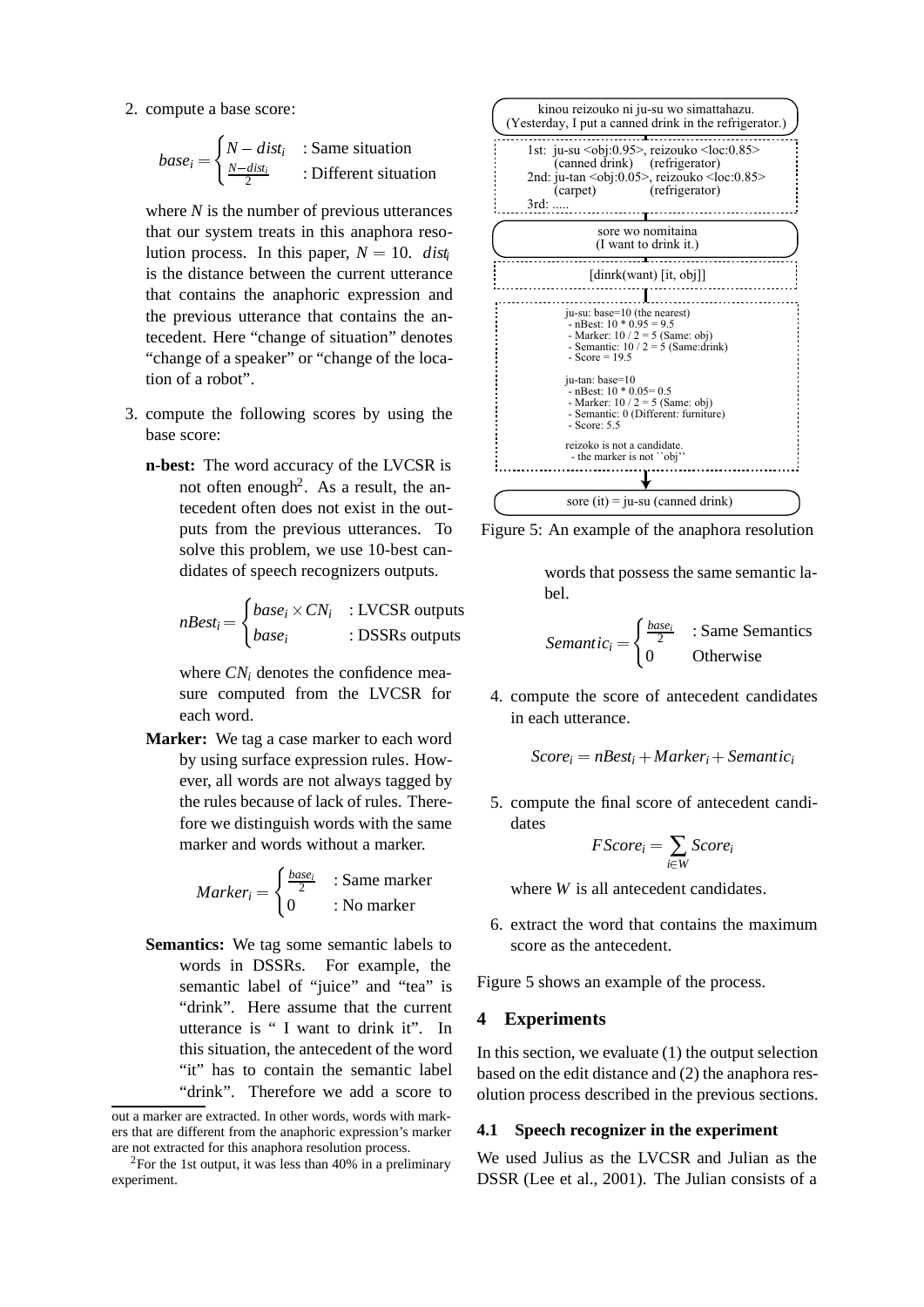vocabulary and a grammar file. For the grammar file we describe sentence structures in a BNF style, using word category names as terminate symbols. The vocabulary file defines words with its pronunciations (i.e., phoneme sequences) for each category. Here we design grammar and vocabulary files of the Julian which accepts only specific utterances from users. In this experiment, we used 4 DSSRs that we constructed by hand. The DSSRs are as follows:

- Order Utterances from patients (Order-P) e.g., Please bring the remote controller on the table.
- Order Utterances from nurses (Order-N) e.g., "Carry these meals to patient's rooms"
- System Commands e.g., "Move to the right by 50cm"
- Question Utterances e.g., "Where is my cellphone?"

#### **4.2 Result of Output Selection**

The 1st task in the experiment was to detect a speech recognizer which was suitable to generate the output in the multiple recognizer. The dataset consists of 20 utterances for each DSSR and 20 out-of-domain utterances such as greetings. The number of test subjects was 10. In other words, we evaluated our method with 1000 utterances: 5 categories (DSSRs and LVCSR)  $\times$  20 utterances  $\times$  10 test subjects. The thresh<sub>utter</sub> and thresh<sub>word</sub> were 0.26 and 0.08 respectively. These thresholds were determined on a preliminary experiment with another dataset.

Table 1 shows the experimental result. The Fvalue of the output selection was 0.916 on average<sup>3</sup>. Besides, we verified that the change of the F-value was small even if we changed the thresholds within the compass of  $0.20$ - $0.26<sup>4</sup>$ . Therefore, our method based on the edit distance is simple and robust.

#### **4.3 Result of Anaphora Resolution**

Next, we evaluated the anaphora resolution process in the OCSS model. The dataset of this experiment consisted of 206 utterances that included

Table 1: Output Selection Accuracy.

| Domain       | Recall | Precision | F     |
|--------------|--------|-----------|-------|
| Order-P      | 0.965  | 0.873     | 0.917 |
| Order-N      | 0.965  | 1.000     | 0.982 |
| Commands     | 0.930  | 1.000     | 0.964 |
| Questions    | 0.975  | 0.878     | 0.924 |
| <b>LVCSR</b> | 0.765  | 0.827     | 0.795 |
| Average      | 0.920  | 0.916     | 0.916 |

Table 2: Accuracy of the Anaphora Resolution.

| Method                     | Accuracy |  |
|----------------------------|----------|--|
| Method <sup>no</sup> -dist | 32%      |  |
| Method $_{10}^{dist}$      | 41%      |  |
| Method $d_{1st}^{dist}$    | 48%      |  |
| Method <sup>dist+</sup>    | 52%      |  |

50 anaphoric expressions. We compared the following combinations:

- Method<sup>*no dist* : In this method, *base<sub>i</sub>* was al-</sup> ways 10.
- Method<sup>*dist*</sup>: In this method, *base<sub>i</sub>* was always computed from  $N - dist_i$ , i.e., it did not handle "Different situation" in Section 3.2 .
- Method<sup>*dist*+</sup>: In this method, we used the 1st output only for the candidate extraction, i.e., it did not handle the *nBest* in Section 3.2 .
- Method $\frac{dist}{10}$ : The proposed method.

Table 2 shows the experimental result. The effectiveness of use of the distance from the current utterance was verified from the comparison between the Method<sup>no</sup><sub>10</sub><sup>*dist*</sup> and the Method<sup>*dist*</sup><sub>10</sub><sup>*d*</sup>. Also the effectiveness of use of change of situation was shown from the comparison between the Method<sup>*dist*</sup> and the Method<sup>*dist*+</sup>. The effectiveness of use of 10-best outputs was shown from the comparison between the Method<sup> $d_{1st}^{dist+}$ </sup> and the Method<sup> $d$ ist+</sup> likewise. The Method<sup> $d$ ist+</sup> obtained the best performance

However, the accuracy was insufficient (52%). Most of the mistakes in the anaphora resolution were due to misunderstanding of the speech recognizer (LVCSR). If the correct antecedent does not exist in the 10-best outputs from the LVCSR, our method can not detect it essentially. We compared results from actual outputs and transcripts, namely perfect outputs. Table 3 shows the difference between actual outputs and transcripts. This result

 $3$ In addition, the word recognition accuracy of each DSSR was 0.940 on average.

<sup>&</sup>lt;sup>4</sup>The best F-value on this experiment was 0.924 in the case that thresh*utter*=0.20.